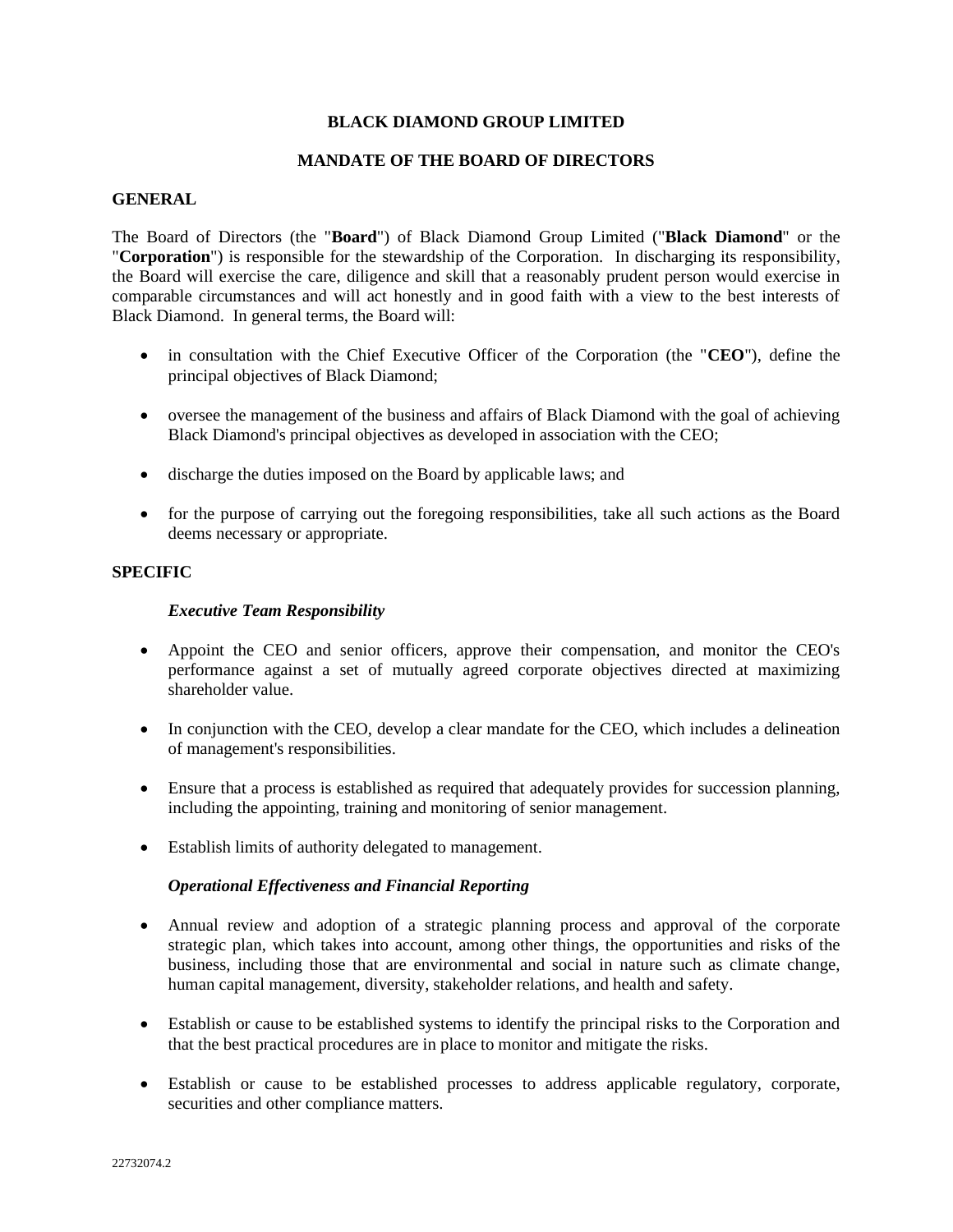- Establish or cause to be established policies pertaining to environment, health and safety and ascertain that policies and procedures are in place to minimize environmental, occupational health and safety and other risks to asset value and mitigate damage to or deterioration of asset value.
- Establish or cause to be established an adequate system of internal controls.
- Establish or cause to be established due diligence processes and appropriate controls with respect to applicable certification requirements regarding the Corporation's financial and other disclosure.
- Review and approve the Corporation's financial statements and oversee the Corporation's compliance with applicable audit, accounting and reporting requirements.
- Approve annual operating and capital budgets.
- Approve the dividend policy.
- Review and consider for approval all amendments or departures proposed by management from established strategy, capital and operating budgets.
- Review operating and financial performance results relative to established strategy, budgets and objectives.

# *Integrity/Corporate Conduct*

- Establish a communications policy or policies to ensure that a system for corporate communications to all stakeholders exists, including processes for consistent, transparent, regular and timely public disclosure, and to facilitate feedback from stakeholders.
- Approve a Code of Business Conduct and Ethics for directors, officers and employees and monitor compliance with the Code and consider the approval of any waivers of the Code for officers and directors.
- To the extent feasible, satisfy itself as to the integrity of the CEO and other executive officers of the Corporation and that the CEO and other executive officers create a culture of integrity throughout the Corporation.

# *Board Process/Effectiveness*

- Attempt to ensure that Board materials are distributed to directors in advance of regularly scheduled meetings to allow for sufficient review of the materials prior to the meeting. Directors are expected to attend all meetings and review Board materials prior to meetings.
- Engage in the process of determining Board member qualifications with the Compensation, Nominating and Corporate Governance Committee including ensuring that a majority of directors qualify as independent directors pursuant to National Instrument 58-101 – Disclosure of Corporate Governance Practices (as implemented by the Canadian Securities Administrators and

as amended from time to time) and that the appropriate number of independent directors are on each committee of the Board as required under applicable securities rules and requirements.

• Approve the nomination of directors.